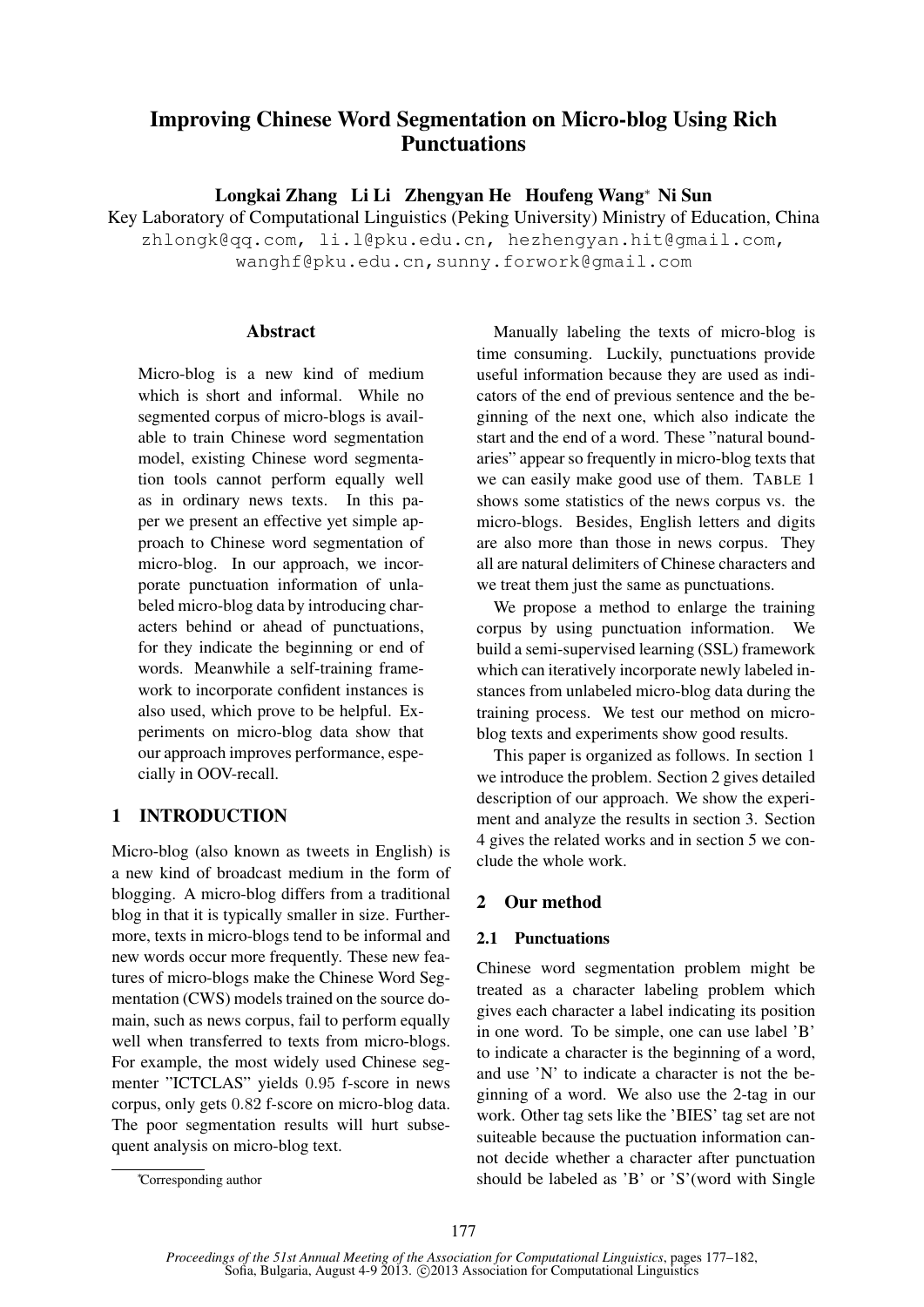|             | Chinese | English |         | Number   Punctuation |
|-------------|---------|---------|---------|----------------------|
| <b>News</b> | 85.7%   | $0.6\%$ | $0.7\%$ | 13.0%                |
| micro-blog  | 66.3%   | 11.8%   | $2.6\%$ | 19.3%                |

Table 1: Percentage of Chinese, English, number, punctuation in the news corpus vs. the micro-blogs.

character).

Punctuations can serve as implicit labels for the characters before and after them. The character right after punctuations must be the first character of a word, meanwhile the character right before punctuations must be the last character of a word. An example is given in TABLE 2.

## 2.2 Algorithm

Our algorithm "ADD-N" is shown in TABLE 3. The initially selected character instances are those right after punctuations. By definition they are all labeled with 'B'. In this case, the number of training instances with label 'B' is increased while the number with label 'N' remains unchanged. Because of this, the model trained on this unbalanced corpus tends to be biased. This problem can become even worse when there is inexhaustible supply of texts from the target domain. We assume that labeled corpus of the source domain can be treated as a balanced reflection of different labels. Therefore we choose to estimate the balanced point by counting characters labeling 'B' and 'N' and calculate the ratio which we denote as  $\eta$ . We assume the enlarged corpus is also balanced if and only if the ratio of 'B' to 'N' is just the same to  $\eta$  of the source domain.

Our algorithm uses data from source domain to make the labels balanced. When enlarging corpus using characters behind punctuations from texts in target domain, only characters labeling 'B' are added. We randomly reuse some characters labeling 'N' from labeled data until ratio  $\eta$  is reached. We do not use characters ahead of punctuations, because the single-character words ahead of punctuations take the label of 'B' instead of 'N'. In summary our algorithm tackles the problem by duplicating labeled data in source domain. We denote our algorithm as "ADD-N".

We also use baseline feature templates include the features described in previous works (Sun and Xu, 2011; Sun et al., 2012). Our algorithm is not necessarily limited to a specific tagger. For simplicity and reliability, we use a simple Maximum-Entropy tagger.

## 3 Experiment

#### 3.1 Data set

We evaluate our method using the data from weibo.com, which is the biggest micro-blog service in China. We use the API provided by weibo.com<sup>1</sup> to crawl 500,000 micro-blog texts of weibo.com, which contains 24,243,772 characters. To keep the experiment tractable, we first randomly choose 50,000 of all the texts as unlabeled data, which contain 2,420,037 characters. We manually segment 2038 randomly selected microblogs.We follow the segmentation standard as the PKU corpus.

In micro-blog texts, the user names and URLs have fixed format. User names start with '@', followed by Chinese characters, English letters, numbers and '<sub>-</sub>', and terminated when meeting punctuations or blanks. URLs also match fixed patterns, which are shortened using "http://t. cn/" plus six random English letters or numbers. Thus user names and URLs can be pre-processed separately. We follow this principle in following experiments.

We use the benchmark datasets provided by the second International Chinese Word Segmentation Bakeoff<sup>2</sup> as the labeled data. We choose the PKU data in our experiment because our baseline methods use the same segmentation standard.

We compare our method with three baseline methods. The first two are both famous Chinese word segmentation tools: ICTCLAS<sup>3</sup> and Stanford Chinese word segmenter<sup>4</sup>, which are widely used in NLP related to word segmentation. Stanford Chinese word segmenter is a CRF-based segmentation tool and its segmentation standard is chosen as the PKU standard, which is the same to ours. ICTCLAS, on the other hand, is a HMMbased Chinese word segmenter. Another baseline is Li and Sun (2009), which also uses punctuation in their semi-supervised framework. F-score

<sup>1</sup>http://open.weibo.com/wiki

<sup>2</sup>http://www.sighan.org/bakeoff2005/

<sup>3</sup>http://ictclas.org/

<sup>4</sup>http://nlp.stanford.edu/projects/

chinese-nlp.shtml\#cws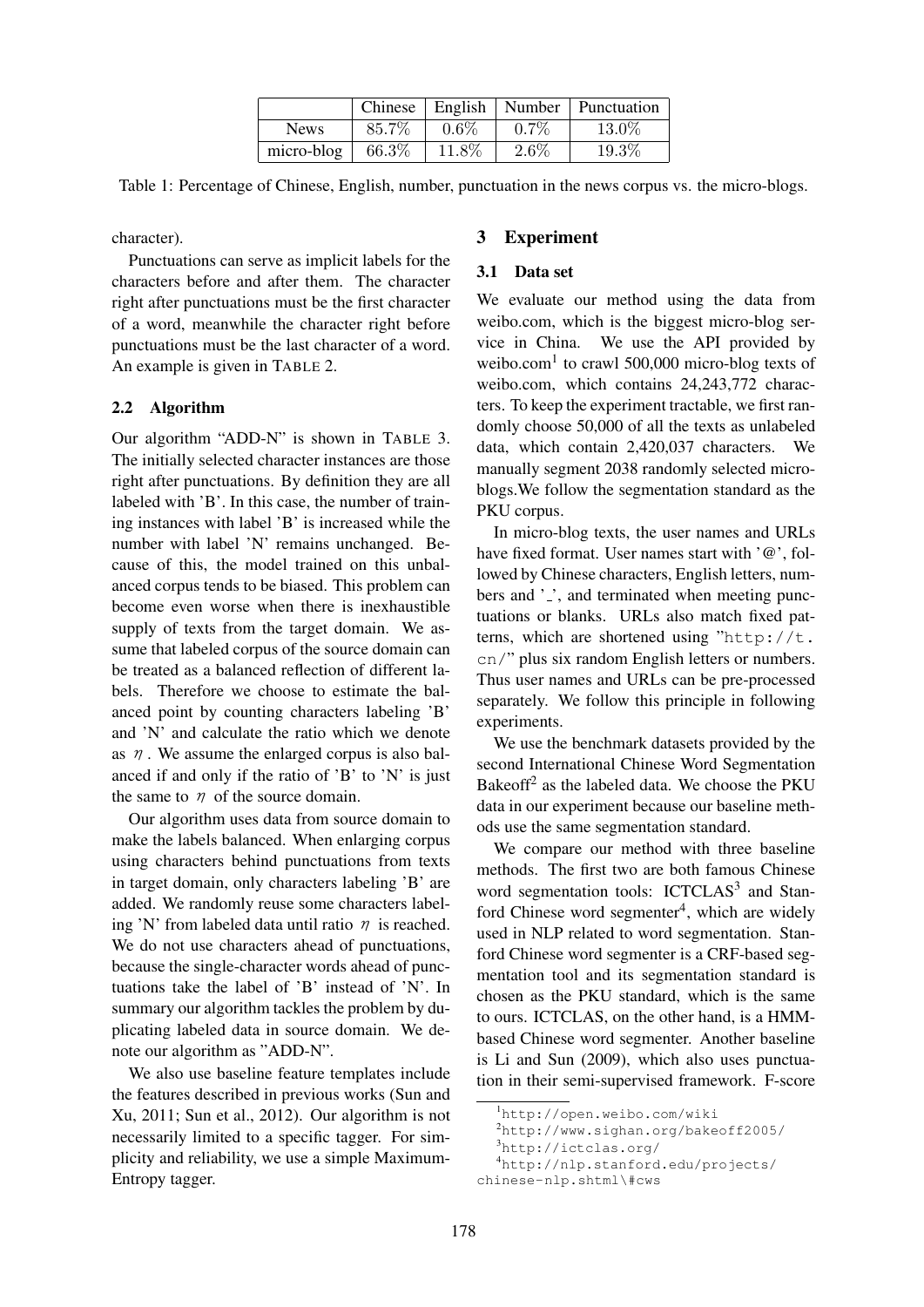|  |  |  | 评论是风格,评论是能力。                      |  |  |  |
|--|--|--|-----------------------------------|--|--|--|
|  |  |  |                                   |  |  |  |
|  |  |  | $B$ N B B N B B N B B N B $\vert$ |  |  |  |

Table 2: The first line represents the original text. The second line indicates whether each character is the Beginning of sentence. The third line is the tag sequence using "BN" tag set.

| ADD-N algorithm                                                                                |  |  |  |  |  |
|------------------------------------------------------------------------------------------------|--|--|--|--|--|
| <b>Input:</b> labeled data $\{(x_i, y_i)_{i=1}^l\}$ , unlabeled data $\{x_j\}_{i=l+1}^{l+u}$ . |  |  |  |  |  |
| 1. Initially, let $L = \{(x_i, y_i)_{i=1}^l\}$ and $U = \{x_j\}_{j=l+1}^{l+u}$ .               |  |  |  |  |  |
| 2. Label instances behind punctuations in $U$ as 'B' and add them into                         |  |  |  |  |  |
| L                                                                                              |  |  |  |  |  |
| 3. Calculate 'B', 'N' ratio $\eta$ in labeled data.                                            |  |  |  |  |  |
| 4. Randomly duplicate characters whose labels are 'N' in $L$ to make                           |  |  |  |  |  |
| $B'/N' = \eta$                                                                                 |  |  |  |  |  |
| 5. Repeat:                                                                                     |  |  |  |  |  |
| 5.1 Train a classifier $f$ from $L$ using supervised learning.                                 |  |  |  |  |  |
| 5.2 Apply $f$ to tag the unlabeled instances in $U$ .                                          |  |  |  |  |  |
| 5.3 Add confident instances from U to L.                                                       |  |  |  |  |  |
|                                                                                                |  |  |  |  |  |

Table 3: ADD-N algorithm.

is used as the accuracy measure. The recall of out-of-vocabulary is also taken into consideration, which measures the ability of the model to correctly segment out of vocabulary words.

| Method         | P     | R     | F     | OOV-R |
|----------------|-------|-------|-------|-------|
| Stanford       | 0.861 | 0.853 | 0.857 | 0.639 |
| <b>ICTCLAS</b> | 0.812 | 0.861 | 0.836 | 0.602 |
| Li-Sun         | 0.707 | 0.820 | 0.760 | 0.734 |
| Maxent         | 0.868 | 0.844 | 0.856 | 0.760 |
| No-punc        | 0.865 | 0.829 | 0.846 | 0.760 |
| No-balance     | 0.869 | 0.877 | 0.873 | 0.757 |
| Our method     | 0.875 | 0.875 | 0.875 | 0.773 |

#### 3.2 Main results

Table 4: Segmentation performance with different methods on the development data.

TABLE 4 summarizes the segmentation results. In TABLE 4, Li-Sun is the method in Li and Sun (2009). Maxent only uses the PKU data for training, with neither punctuation information nor self-training framework incorporated. The next 4 methods all require a 100 iteration of self-training. No-punc is the method that only uses self-training while no punctuation information is added. Nobalance is similar to ADD N. The only difference between No-balance and ADD-N is that the former does not balance label 'B' and label 'N'.

The comparison of Maxent and No-punctuation

shows that naively adding confident unlabeled instances does not guarantee to improve performance. The writing style and word formation of the source domain is different from target domain. When segmenting texts of the target domain using models trained on source domain, the performance will be hurt with more false segmented instances added into the training set.

The comparison of Maxent, No-balance and ADD-N shows that considering punctuation as well as self-training does improve performance. Both the f-score and OOV-recall increase. By comparing No-balance and ADD-N alone we can find that we achieve relatively high f-score if we ignore tag balance issue, while slightly hurt the OOV-Recall. However, considering it will improve OOV-Recall by about  $+1.6\%$  and the fscore  $+0.2\%$ .

We also experimented on different size of unlabeled data to evaluate the performance when adding unlabeled target domain data. TABLE 5 shows different f-scores and OOV-Recalls on different unlabeled data set.

We note that when the number of texts changes from 0 to 50,000, the f-score and OOV both are improved. However, when unlabeled data changes to 200,000, the performance is a bit decreased, while still better than not using unlabeled data. This result comes from the fact that the method 'ADD-N' only uses characters behind punctua-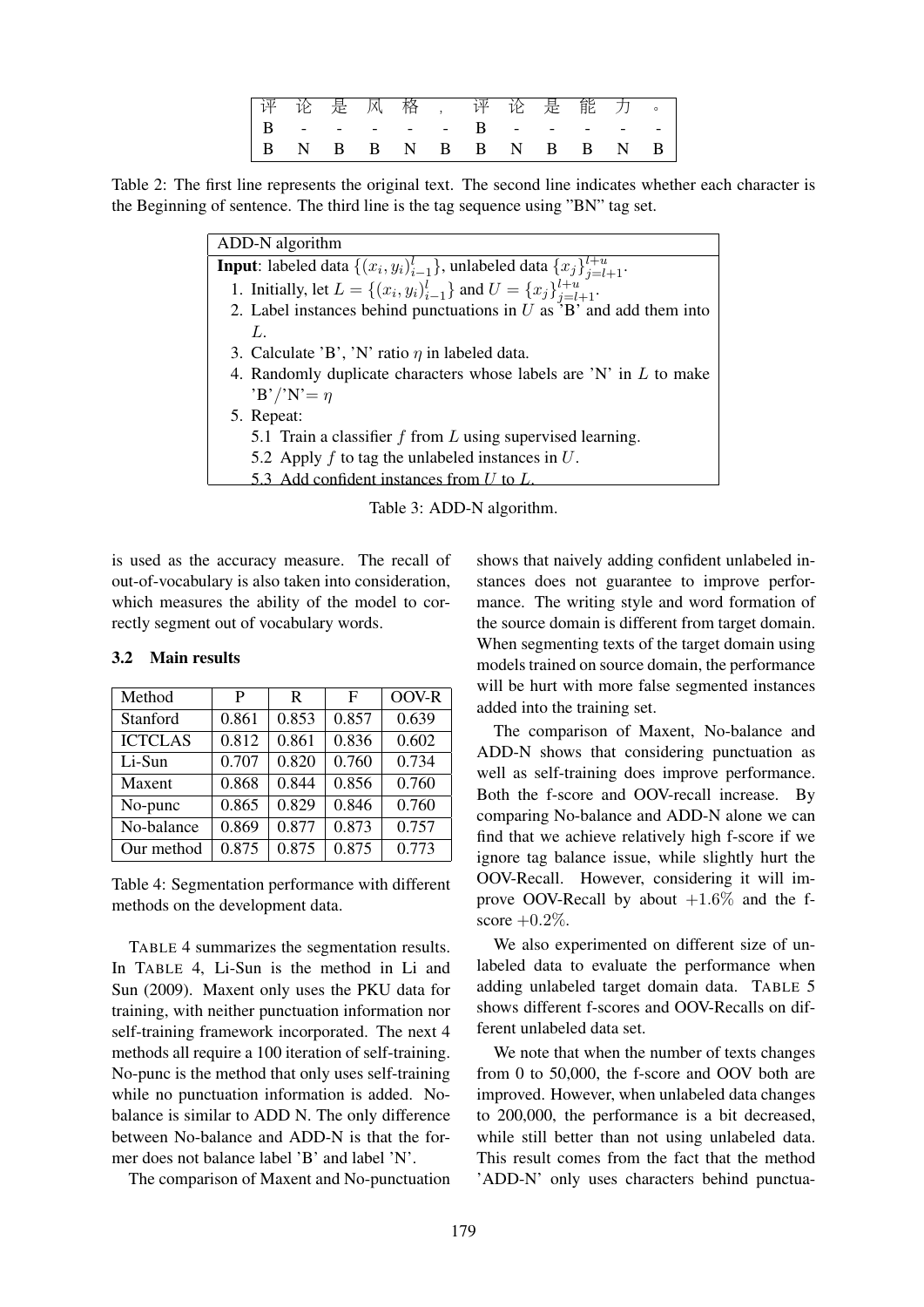| Size     | P     | R     | F     | OOV-R |
|----------|-------|-------|-------|-------|
| $\Omega$ | 0.864 | 0.846 | 0.855 | 0.754 |
| 10000    | 0.872 | 0.869 | 0.871 | 0.765 |
| 50000    | 0.875 | 0.875 | 0.875 | 0.773 |
| 100000   | 0.874 | 0.879 | 0.876 | 0.772 |
| 200000   | 0.865 | 0.865 | 0.865 | 0.759 |

Table 5: Segmentation performance with different size of unlabeled data

tions from target domain. Taking more texts into consideration means selecting more characters labeling 'N' from source domain to simulate those in target domain. If too many 'N's are introduced, the training data will be biased against the true distribution of target domain.

#### 3.3 Characters ahead of punctuations

In the "BN" tagging method mentioned above, we incorporate characters after punctuations from texts in micro-blog to enlarge training set.We also try an opposite approach, "EN" tag, which uses 'E' to represent "End of word", and 'N' to represent "Not the end of word". In this contrasting method, we only use characters just ahead of punctuations. We find that the two methods show similar results. Experiment results with ADD-N are shown in TABLE 6 .

| Unlabeled |       | "BN" tag | "EN" tag |       |  |
|-----------|-------|----------|----------|-------|--|
| Data size | F     | OOV-R    | E        | OOV-R |  |
| 50000     | 0.875 | 0.773    | 0.870    | 0.763 |  |

Table 6: Comparison of BN and EN.

### 4 Related Work

Recent studies show that character sequence labeling is an effective formulation of Chinese word segmentation (Low et al., 2005; Zhao et al., 2006a,b; Chen et al., 2006; Xue, 2003). These supervised methods show good results, however, are unable to incorporate information from new domain, where OOV problem is a big challenge for the research community. On the other hand unsupervised word segmentation Peng and Schuurmans (2001); Goldwater et al. (2006); Jin and Tanaka-Ishii (2006); Feng et al. (2004); Maosong et al. (1998) takes advantage of the huge amount of raw text to solve Chinese word segmentation problems. However, they usually are less accurate and more complicated than supervised ones.

Meanwhile semi-supervised methods have been applied into NLP applications. Bickel et al. (2007) learns a scaling factor from data of source domain and use the distribution to resemble target domain distribution. Wu et al. (2009) uses a Domain adaptive bootstrapping (DAB) framework, which shows good results on Named Entity Recognition. Similar semi-supervised applications include Shen et al.  $(2004)$ ; Daumé III and Marcu  $(2006)$ ; Jiang and Zhai (2007); Weinberger et al. (2006). Besides, Sun and Xu (2011) uses a sequence labeling framework, while unsupervised statistics are used as discrete features in their model, which prove to be effective in Chinese word segmentation.

There are previous works using punctuations as implicit annotations. Riley (1989) uses it in sentence boundary detection. Li and Sun (2009) proposed a compromising solution to by using a classifier to select the most confident characters. We do not follow this approach because the initial errors will dramatically harm the performance. Instead, we only add the characters after punctuations which are sure to be the beginning of words (which means labeling 'B') into our training set. Sun and Xu (2011) uses punctuation information as discrete feature in a sequence labeling framework, which shows improvement compared to the pure sequence labeling approach. Our method is different from theirs. We use characters after punctuations directly.

#### 5 Conclusion

In this paper we have presented an effective yet simple approach to Chinese word segmentation on micro-blog texts. In our approach, punctuation information of unlabeled micro-blog data is used, as well as a self-training framework to incorporate confident instances. Experiments show that our approach improves performance, especially in OOV-recall. Both the punctuation information and the self-training phase contribute to this improvement.

### Acknowledgments

This research was partly supported by National High Technology Research and Development Program of China (863 Program) (No. 2012AA011101), National Natural Science Foundation of China (No.91024009) and Major National Social Science Fund of China(No. 12&ZD227).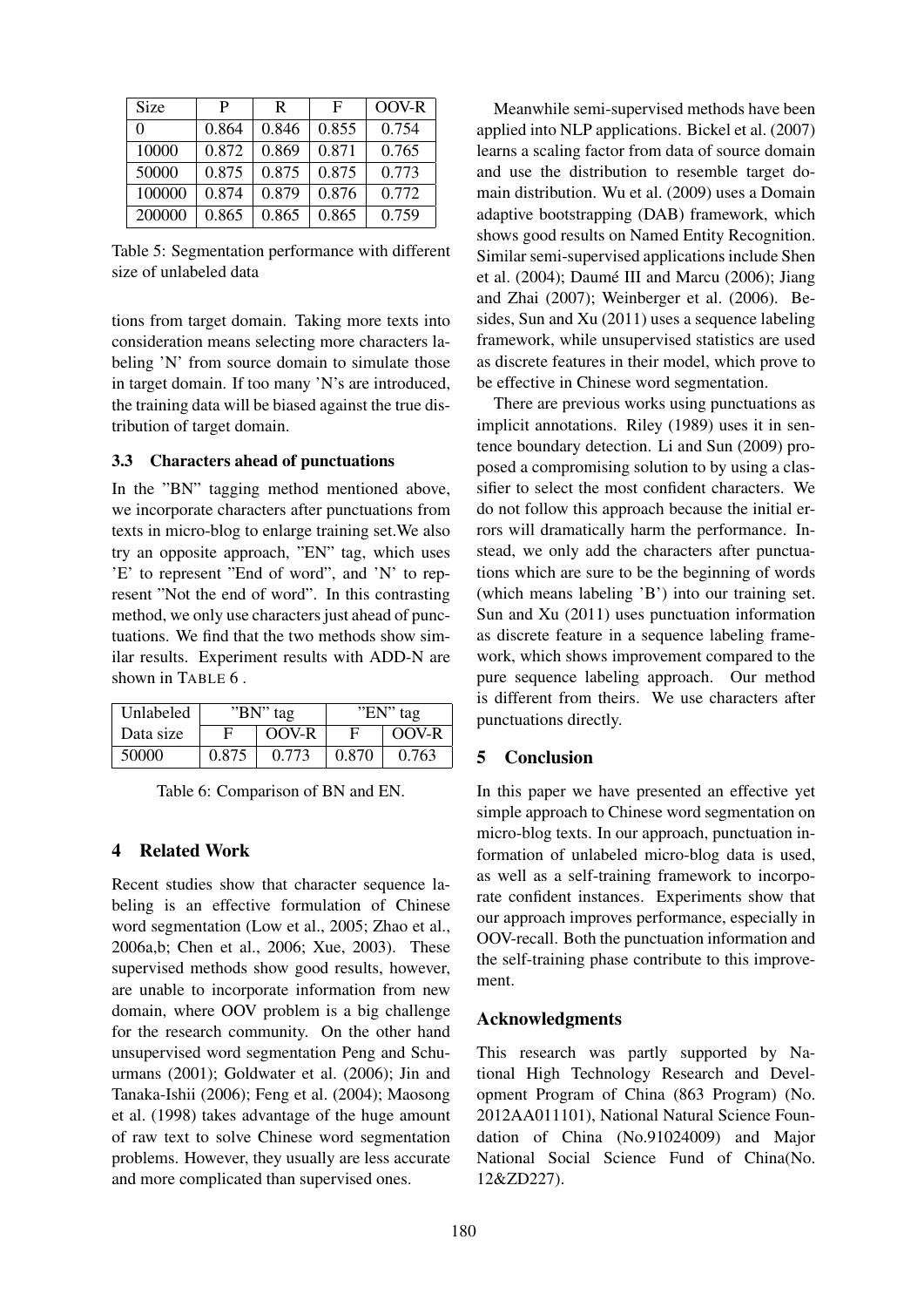#### References

- Bickel, S., Brückner, M., and Scheffer, T. (2007). Discriminative learning for differing training and test distributions. In *Proceedings of the 24th international conference on Machine learning*, pages 81–88. ACM.
- Chen, W., Zhang, Y., and Isahara, H. (2006). Chinese named entity recognition with conditional random fields. In *5th SIGHAN Workshop on Chinese Language Processing, Australia*.
- Daumé III, H. and Marcu, D. (2006). Domain adaptation for statistical classifiers. *Journal of Artificial Intelligence Research*, 26(1):101–126.
- Feng, H., Chen, K., Deng, X., and Zheng, W. (2004). Accessor variety criteria for chinese word extraction. *Computational Linguistics*, 30(1):75–93.
- Goldwater, S., Griffiths, T., and Johnson, M. (2006). Contextual dependencies in unsupervised word segmentation. In *Proceedings of the 21st International Conference on Computational Linguistics and the 44th annual meeting of the Association for Computational Linguistics*, pages 673–680. Association for Computational Linguistics.
- Jiang, J. and Zhai, C. (2007). Instance weighting for domain adaptation in nlp. In *Annual Meeting-Association For Computational Linguistics*, volume 45, page 264.
- Jin, Z. and Tanaka-Ishii, K. (2006). Unsupervised segmentation of chinese text by use of branching entropy. In *Proceedings of the COL-ING/ACL on Main conference poster sessions*, pages 428–435. Association for Computational Linguistics.
- Li, Z. and Sun, M. (2009). Punctuation as implicit annotations for chinese word segmentation. *Computational Linguistics*, 35(4):505– 512.
- Low, J., Ng, H., and Guo, W. (2005). A maximum entropy approach to chinese word segmentation. In *Proceedings of the Fourth SIGHAN Workshop on Chinese Language Processing*, volume 164. Jeju Island, Korea.
- Maosong, S., Dayang, S., and Tsou, B. (1998). Chinese word segmentation without using lexicon and hand-crafted training data. In *Proceedings of the 17th international conference on Computational linguistics-Volume 2*,

pages 1265–1271. Association for Computational Linguistics.

- Pan, S. and Yang, Q. (2010). A survey on transfer learning. *Knowledge and Data Engineering, IEEE Transactions on*, 22(10):1345–1359.
- Peng, F. and Schuurmans, D. (2001). Selfsupervised chinese word segmentation. *Advances in Intelligent Data Analysis*, pages 238– 247.
- Riley, M. (1989). Some applications of tree-based modelling to speech and language. In *Proceedings of the workshop on Speech and Natural Language*, pages 339–352. Association for Computational Linguistics.
- Shen, D., Zhang, J., Su, J., Zhou, G., and Tan, C. (2004). Multi-criteria-based active learning for named entity recognition. In *Proceedings of the 42nd Annual Meeting on Association for Computational Linguistics*, page 589. Association for Computational Linguistics.
- Sun, W. and Xu, J. (2011). Enhancing chinese word segmentation using unlabeled data. In *Proceedings of the Conference on Empirical Methods in Natural Language Processing*, pages 970–979. Association for Computational Linguistics.
- Sun, X., Wang, H., and Li, W. (2012). Fast online training with frequency-adaptive learning rates for chinese word segmentation and new word detection. In *Proceedings of the 50th Annual Meeting of the Association for Computational Linguistics (Volume 1: Long Papers)*, pages 253–262, Jeju Island, Korea. Association for Computational Linguistics.
- Weinberger, K., Blitzer, J., and Saul, L. (2006). Distance metric learning for large margin nearest neighbor classification. In *In NIPS*. Citeseer.
- Wu, D., Lee, W., Ye, N., and Chieu, H. (2009). Domain adaptive bootstrapping for named entity recognition. In *Proceedings of the 2009 Conference on Empirical Methods in Natural Language Processing: Volume 3-Volume 3*, pages 1523–1532. Association for Computational Linguistics.
- Xue, N. (2003). Chinese word segmentation as character tagging. *Computational Linguistics and Chinese Language Processing*, 8(1):29–48.
- Zhao, H., Huang, C., and Li, M. (2006a). An improved chinese word segmentation system with